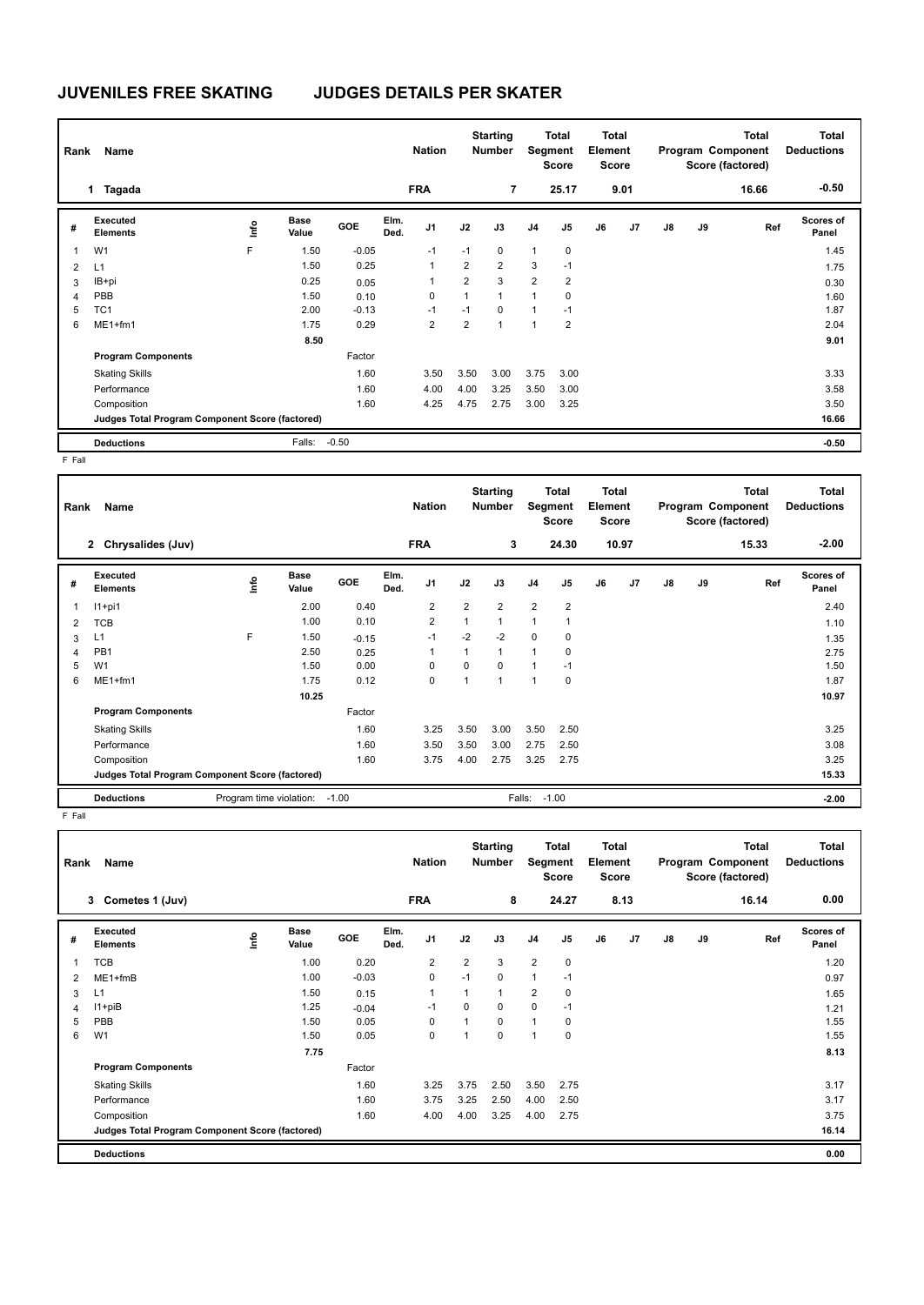# **JUVENILES FREE SKATING JUDGES DETAILS PER SKATER**

| Rank           | Name                                            |      |                      |            |              | <b>Nation</b>  |                | <b>Starting</b><br><b>Number</b> | Segment        | <b>Total</b><br><b>Score</b> | <b>Total</b><br>Element<br><b>Score</b> |      |               |    | <b>Total</b><br>Program Component<br>Score (factored) | <b>Total</b><br><b>Deductions</b> |
|----------------|-------------------------------------------------|------|----------------------|------------|--------------|----------------|----------------|----------------------------------|----------------|------------------------------|-----------------------------------------|------|---------------|----|-------------------------------------------------------|-----------------------------------|
|                | 4 Apple Ice (Juv)                               |      |                      |            |              | <b>FRA</b>     |                | 1                                |                | 20.01                        |                                         | 6.21 |               |    | 14.80                                                 | $-1.00$                           |
| #              | Executed<br><b>Elements</b>                     | lnfo | <b>Base</b><br>Value | <b>GOE</b> | Elm.<br>Ded. | J <sub>1</sub> | J2             | J3                               | J <sub>4</sub> | J <sub>5</sub>               | J6                                      | J7   | $\mathsf{J}8$ | J9 | Ref                                                   | <b>Scores of</b><br>Panel         |
| $\overline{1}$ | IB+pi                                           |      | 0.25                 | 0.04       |              | 1              | $\overline{2}$ | $\overline{2}$                   | $\overline{2}$ | $\overline{1}$               |                                         |      |               |    |                                                       | 0.29                              |
| $\overline{2}$ | <b>TCB</b>                                      |      | 1.00                 | $-0.03$    |              | $-1$           | 0              | $\mathbf 0$                      | $-1$           | 0                            |                                         |      |               |    |                                                       | 0.97                              |
| 3              | W <sub>1</sub>                                  |      | 1.50                 | 0.00       |              | 0              | 0              | $\mathbf{1}$                     | $-2$           | 0                            |                                         |      |               |    |                                                       | 1.50                              |
| $\overline{4}$ | PBB                                             |      | 1.50                 | 0.15       |              | 1              | 1              | $\mathbf{1}$                     | 1              | $\overline{2}$               |                                         |      |               |    |                                                       | 1.65                              |
| 5              | L1                                              | F    | 1.50                 | $-0.50$    |              | -3             | $-3$           | $-4$                             | $-3$           | -4                           |                                         |      |               |    |                                                       | 1.00                              |
| 6              | ME1+fmB                                         |      | 1.00                 | $-0.20$    |              | $-2$           | $-2$           | $-1$                             | $-2$           | $-2$                         |                                         |      |               |    |                                                       | 0.80                              |
|                |                                                 |      | 6.75                 |            |              |                |                |                                  |                |                              |                                         |      |               |    |                                                       | 6.21                              |
|                | <b>Program Components</b>                       |      |                      | Factor     |              |                |                |                                  |                |                              |                                         |      |               |    |                                                       |                                   |
|                | <b>Skating Skills</b>                           |      |                      | 1.60       |              | 3.25           | 2.75           | 3.50                             | 3.50           | 3.00                         |                                         |      |               |    |                                                       | 3.25                              |
|                | Performance                                     |      |                      | 1.60       |              | 3.00           | 3.25           | 3.00                             | 2.75           | 3.25                         |                                         |      |               |    |                                                       | 3.08                              |
|                | Composition                                     |      |                      | 1.60       |              | 2.75           | 3.00           | 3.00                             | 2.00           | 3.00                         |                                         |      |               |    |                                                       | 2.92                              |
|                | Judges Total Program Component Score (factored) |      |                      |            |              |                |                |                                  |                |                              |                                         |      |               |    |                                                       | 14.80                             |
|                | <b>Deductions</b>                               |      | Falls:               | $-1.00$    |              |                |                |                                  |                |                              |                                         |      |               |    |                                                       | $-1.00$                           |

F Fall ! At the same time

| Rank | Name                                            |      |                      |            |              | <b>Nation</b>  |      | <b>Starting</b><br><b>Number</b> |                | Total<br>Segment<br><b>Score</b> | Total<br>Element<br><b>Score</b> |      |    |    | <b>Total</b><br>Program Component<br>Score (factored) | <b>Total</b><br><b>Deductions</b> |
|------|-------------------------------------------------|------|----------------------|------------|--------------|----------------|------|----------------------------------|----------------|----------------------------------|----------------------------------|------|----|----|-------------------------------------------------------|-----------------------------------|
|      | Mini Diams 1<br>5                               |      |                      |            |              | <b>FRA</b>     |      | 2                                |                | 15.96                            |                                  | 6.50 |    |    | 9.46                                                  | 0.00                              |
| #    | Executed<br><b>Elements</b>                     | ١nf٥ | <b>Base</b><br>Value | <b>GOE</b> | Elm.<br>Ded. | J <sub>1</sub> | J2   | J3                               | J <sub>4</sub> | J <sub>5</sub>                   | J6                               | J7   | J8 | J9 | Ref                                                   | Scores of<br>Panel                |
|      | W <sub>1</sub>                                  |      | 1.50                 | $-0.05$    |              | 0              | 0    | $-2$                             | 0              | $-1$                             |                                  |      |    |    |                                                       | 1.45                              |
| 2    | IB+pi                                           |      | 0.25                 | $-0.02$    |              | 0              | 1    | $-1$                             | $-1$           | $-1$                             |                                  |      |    |    |                                                       | 0.23                              |
| 3    | L1                                              |      | 1.50                 | $-0.10$    |              | $-1$           | 0    | $-1$                             | $\mathbf 0$    | $-1$                             |                                  |      |    |    |                                                       | 1.40                              |
| 4    | MEB+fmB                                         |      | 0.75                 | $-0.08$    |              | $-1$           | $-1$ | $-2$                             | $-1$           | 0                                |                                  |      |    |    |                                                       | 0.67                              |
| 5    | <b>PBB</b>                                      |      | 1.50                 | $-0.35$    |              | $-2$           | $-1$ | $-2$                             | $-3$           | $-3$                             |                                  |      |    |    |                                                       | 1.15                              |
| 6    | TC <sub>1</sub>                                 |      | 2.00                 | $-0.40$    |              | $-2$           | $-1$ | $-2$                             | $-2$           | $-2$                             |                                  |      |    |    |                                                       | 1.60                              |
|      |                                                 |      | 7.50                 |            |              |                |      |                                  |                |                                  |                                  |      |    |    |                                                       | 6.50                              |
|      | <b>Program Components</b>                       |      |                      | Factor     |              |                |      |                                  |                |                                  |                                  |      |    |    |                                                       |                                   |
|      | <b>Skating Skills</b>                           |      |                      | 1.60       |              | 2.00           | 2.00 | 1.50                             | 2.00           | 2.00                             |                                  |      |    |    |                                                       | 2.00                              |
|      | Performance                                     |      |                      | 1.60       |              | 1.75           | 2.75 | 1.50                             | 2.00           | 1.75                             |                                  |      |    |    |                                                       | 1.83                              |
|      | Composition                                     |      |                      | 1.60       |              | 2.25           | 3.00 | 2.00                             | 2.00           | 1.75                             |                                  |      |    |    |                                                       | 2.08                              |
|      | Judges Total Program Component Score (factored) |      |                      |            |              |                |      |                                  |                |                                  |                                  |      |    |    |                                                       | 9.46                              |

**Deductions 0.00**

| Rank           | Name                                            |                         |                      |         |              | <b>Nation</b>  |      | <b>Starting</b><br><b>Number</b> | Segment        | <b>Total</b><br><b>Score</b> | <b>Total</b><br>Element<br><b>Score</b> |      |               |    | <b>Total</b><br>Program Component<br>Score (factored) | <b>Total</b><br><b>Deductions</b> |
|----------------|-------------------------------------------------|-------------------------|----------------------|---------|--------------|----------------|------|----------------------------------|----------------|------------------------------|-----------------------------------------|------|---------------|----|-------------------------------------------------------|-----------------------------------|
|                | Mini Moz<br>6                                   |                         |                      |         |              | <b>FRA</b>     |      | 6                                |                | 15.19                        |                                         | 5.72 |               |    | 9.47                                                  | 0.00                              |
| #              | Executed<br><b>Elements</b>                     | $\mathsf{f}^\mathsf{o}$ | <b>Base</b><br>Value | GOE     | Elm.<br>Ded. | J <sub>1</sub> | J2   | J3                               | J <sub>4</sub> | J <sub>5</sub>               | J6                                      | J7   | $\mathsf{J}8$ | J9 | Ref                                                   | Scores of<br>Panel                |
| $\overline{1}$ | MEB+fmB                                         |                         | 0.75                 | $-0.03$ |              | $\mathbf 0$    | 1    | $-1$                             | $\mathbf 0$    | $-1$                         |                                         |      |               |    |                                                       | 0.72                              |
| 2              | TCB                                             |                         | 1.00                 | $-0.20$ |              | $-1$           | 0    | $-2$                             | $-3$           | $-3$                         |                                         |      |               |    |                                                       | 0.80                              |
| 3              | PBB                                             |                         | 1.50                 | $-0.25$ |              | $-2$           | 0    | $-1$                             | $-2$           | $-2$                         |                                         |      |               |    |                                                       | 1.25                              |
| 4              | IB+pi                                           |                         | 0.25                 | $-0.05$ |              | $-3$           | $-1$ | $-1$                             | $-1$           | $-3$                         |                                         |      |               |    |                                                       | 0.20                              |
| 5              | W <sub>1</sub>                                  |                         | 1.50                 | $-0.10$ |              | $\mathbf 0$    | 0    | $-2$                             | $-1$           | $-1$                         |                                         |      |               |    |                                                       | 1.40                              |
| 6              | L1                                              |                         | 1.50                 | $-0.15$ |              | $-1$           | 0    | $-1$                             | $-1$           | $-1$                         |                                         |      |               |    |                                                       | 1.35                              |
|                |                                                 |                         | 6.50                 |         |              |                |      |                                  |                |                              |                                         |      |               |    |                                                       | 5.72                              |
|                | <b>Program Components</b>                       |                         |                      | Factor  |              |                |      |                                  |                |                              |                                         |      |               |    |                                                       |                                   |
|                | <b>Skating Skills</b>                           |                         |                      | 1.60    |              | 2.00           | 2.50 | 1.50                             | 1.75           | 2.00                         |                                         |      |               |    |                                                       | 1.92                              |
|                | Performance                                     |                         |                      | 1.60    |              | 1.75           | 2.25 | 1.25                             | 1.75           | 2.25                         |                                         |      |               |    |                                                       | 1.92                              |
|                | Composition                                     |                         |                      | 1.60    |              | 2.00           | 2.75 | 1.50                             | 2.00           | 2.25                         |                                         |      |               |    |                                                       | 2.08                              |
|                | Judges Total Program Component Score (factored) |                         |                      |         |              |                |      |                                  |                |                              |                                         |      |               |    |                                                       | 9.47                              |
|                | <b>Deductions</b>                               |                         |                      |         |              |                |      |                                  |                |                              |                                         |      |               |    |                                                       | 0.00                              |